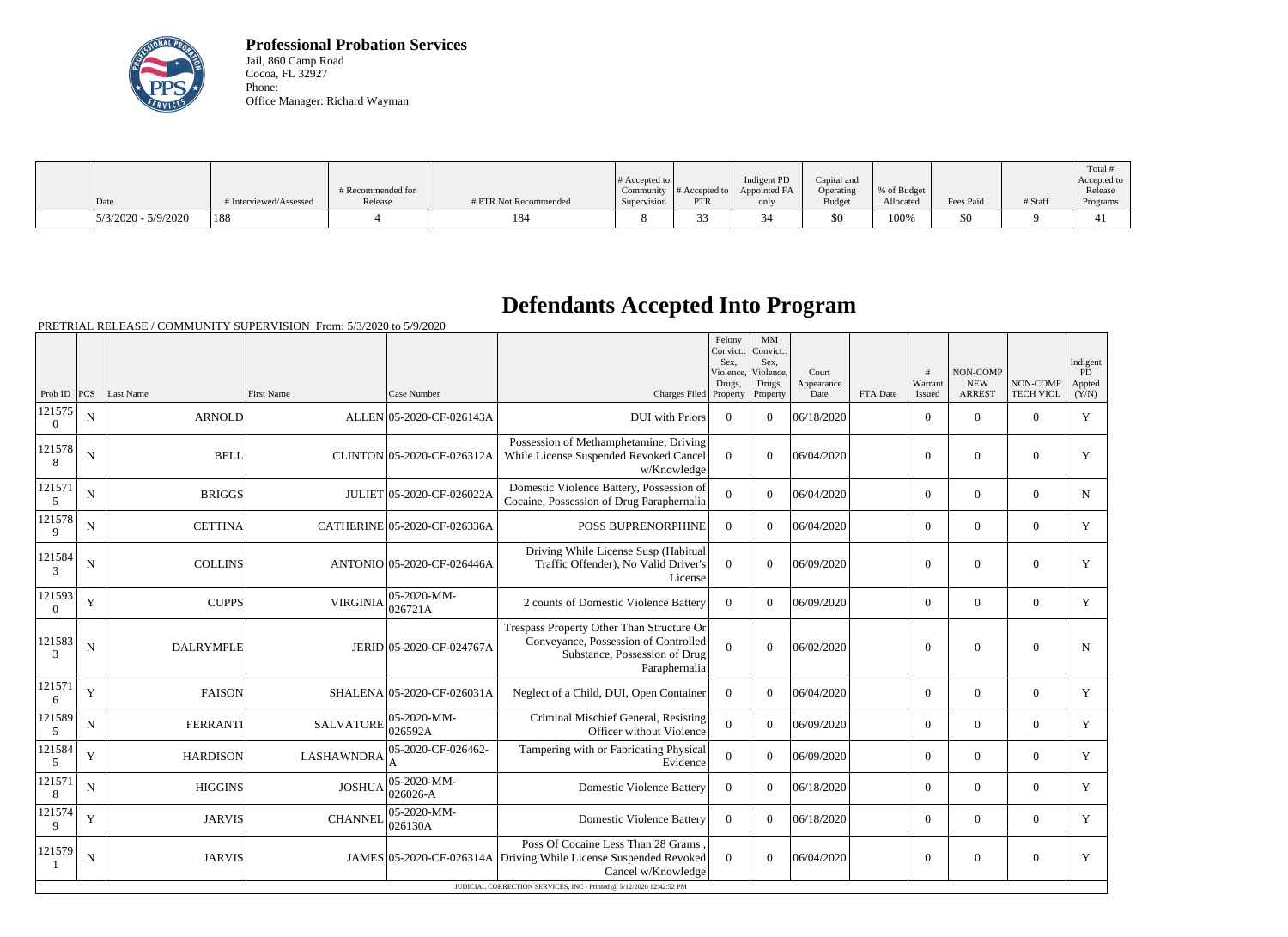## **Defendants Accepted Into Program**

PRETRIAL RELEASE / COMMUNITY SUPERVISION From: 5/3/2020 to 5/9/2020

|                          |             |                  |                                                                 |                              |                                                                                                                                                                                                   | Felony<br>Convict.:<br>Sex. | MM<br>Convict.:<br>Sex, |                     |          |                  |                        |                  | Indigent     |
|--------------------------|-------------|------------------|-----------------------------------------------------------------|------------------------------|---------------------------------------------------------------------------------------------------------------------------------------------------------------------------------------------------|-----------------------------|-------------------------|---------------------|----------|------------------|------------------------|------------------|--------------|
|                          |             |                  |                                                                 |                              |                                                                                                                                                                                                   | Violence,<br>Drugs,         | Violence,<br>Drugs,     | Court<br>Appearance |          | #<br>Warrant     | NON-COMP<br><b>NEW</b> | NON-COMP         | PD<br>Appted |
| Prob ID<br>121592        | PCS         | Last Name        | <b>First Name</b>                                               | Case Number<br>05-2020-MM-   | Charges Filed Property                                                                                                                                                                            |                             | Property                | Date                | FTA Date | Issued           | <b>ARREST</b>          | <b>TECH VIOL</b> | (Y/N)        |
| 9                        | $\mathbf Y$ | <b>JOHNSON</b>   | <b>KATHLEEN</b>                                                 | 026727A                      | <b>Domestic Violence Battery</b>                                                                                                                                                                  | $\overline{0}$              | $\overline{0}$          | 06/09/2020          |          | $\boldsymbol{0}$ | $\theta$               | $\overline{0}$   | $\mathbf Y$  |
| 121579<br>5              | Y           | <b>JOYAL</b>     |                                                                 | MATTHEW 05-2020-CF-026310A   | Driving while License Suspended or<br>Revoked, Possession of Drug<br>Paraphernalia, Possession of Heroin,<br>Possession of Methamphetamine,<br>Tampering with or Fabricating Physical<br>Evidence | $\theta$                    | $\Omega$                | 06/04/2020          |          | $\theta$         | $\overline{0}$         | $\boldsymbol{0}$ | Y            |
| 121579<br>6              | ${\bf N}$   | <b>KLINGER</b>   |                                                                 | ALEXANDER 05-2020-CT-026321A | <b>DUI</b>                                                                                                                                                                                        | $\overline{0}$              | $\theta$                | 06/22/2020          |          | $\overline{0}$   | $\overline{0}$         | $\overline{0}$   | Y            |
| 121593                   | Y           | <b>LEE</b>       | <b>EUNICE</b>                                                   | 05-2020-MM-<br>026716A       | <b>Domestic Violence Battery</b>                                                                                                                                                                  | $\overline{0}$              | $\theta$                | 06/09/2020          |          | $\overline{0}$   | $\theta$               | $\overline{0}$   | Y            |
| 121584                   | ${\bf N}$   | LOGAN            | <b>BRITTANY</b>                                                 | 05-2020-MM-<br>$026455 - A$  | <b>Domestic Violence Battery</b>                                                                                                                                                                  | $\overline{0}$              | $\theta$                | 06/10/2020          |          | $\overline{0}$   | $\overline{0}$         | $\overline{0}$   | $\mathbf Y$  |
| 121575<br>3              | ${\bf N}$   | <b>MAILLIE</b>   | <b>MARSHA</b>                                                   | 05-2020-MM-<br>026159A       | <b>Domestic Violence Battery</b>                                                                                                                                                                  | $\overline{0}$              | $\overline{0}$          | 06/22/2020          |          | $\overline{0}$   | $\theta$               | $\overline{0}$   | Y            |
| 121575                   | N           | <b>MCFALL</b>    | <b>ROBERT</b>                                                   | 05-2020-MM-<br>026140A       | Petit Theft                                                                                                                                                                                       | $\overline{0}$              | $\theta$                | 06/18/2020          |          | $\overline{0}$   | $\overline{0}$         | $\overline{0}$   | Y            |
| 121575<br>5              | ${\bf N}$   | <b>MOORE</b>     | <b>MELANIE</b>                                                  | 05-2020-MM-<br>026141A       | <b>Domestic Violence Battery</b>                                                                                                                                                                  | $\overline{0}$              | $\theta$                | 07/02/2020          |          | $\overline{0}$   | $\theta$               | $\overline{0}$   | N            |
| 121571<br>3              | ${\bf N}$   | <b>MOURITSEN</b> | <b>JACK</b>                                                     | 05-2020-CF-024855-           | DEALING IN STOLEN PROP X89                                                                                                                                                                        | $\overline{0}$              | $\theta$                | 05/28/2020          |          | $\overline{0}$   | $\overline{0}$         | $\overline{0}$   | N            |
| 121584<br>2              | ${\bf N}$   | <b>NIELSON</b>   | <b>ERICA</b>                                                    | 05-2020-MM-<br>026458-A      | <b>Domestic Violence Battery</b>                                                                                                                                                                  | $\overline{0}$              | $\overline{0}$          | 06/10/2020          |          | $\overline{0}$   | $\Omega$               | $\overline{0}$   | Y            |
| 121574<br>8              | N           | <b>OVERTON</b>   | <b>KELLY</b>                                                    | 05-2020-MM-<br>026139A       | Petit Theft                                                                                                                                                                                       | $\overline{0}$              | $\theta$                | 06/18/2020          |          | $\overline{0}$   | $\overline{0}$         | $\overline{0}$   | Y            |
| 121590                   | $\mathbf N$ | <b>PATTERSON</b> | <b>MATTHEW</b>                                                  | 05-2020-MM-<br>026547A       | <b>Domestic Violence Battery</b>                                                                                                                                                                  | $\overline{0}$              | $\overline{0}$          | 06/09/2020          |          | $\overline{0}$   | $\theta$               | $\overline{0}$   | Y            |
| 121579<br>9              | ${\bf N}$   | <b>POTTER</b>    | SHERYL $\begin{bmatrix} 0 & 2 & -1 \\ 0 & 26329A \end{bmatrix}$ | 05-2020-MM-                  | Petit Theft                                                                                                                                                                                       | $\boldsymbol{0}$            | $\overline{0}$          | 06/22/2020          |          | $\overline{0}$   | $\overline{0}$         | $\overline{0}$   | Y            |
| 121583<br>9              | ${\bf N}$   | <b>QUARLES</b>   | <b>JASON</b>                                                    | 05-2020-MM-<br>026470-A      | Possession of Drug Paraphernalia                                                                                                                                                                  | $\overline{0}$              | $\overline{0}$          | 06/10/2020          |          | $\overline{0}$   | $\overline{0}$         | $\overline{0}$   | Y            |
| 121574<br>6              | ${\bf N}$   | <b>RINGER</b>    |                                                                 |                              | LLOYD 05-2017-CF-024601A 2 CTS. AGG ASSAULT W/FIREARM X2                                                                                                                                          | $\overline{0}$              | $\theta$                | 06/19/2020          |          | $\boldsymbol{0}$ | $\overline{0}$         | $\boldsymbol{0}$ | $\mathbf N$  |
| 121571<br>9              | ${\bf N}$   | ROSA-OYOLA       | <b>CYNDELIS</b>                                                 | 05-2020-MM-<br>026042-A      | Possession of Drug Paraphernalia                                                                                                                                                                  | $\overline{0}$              | $\overline{0}$          | 06/18/2020          |          | $\overline{0}$   | $\overline{0}$         | $\overline{0}$   | Y            |
| 121583<br>5              | ${\bf N}$   | <b>SMALL</b>     | <b>DONNA</b>                                                    | 05-2020-MM-<br>026460-A      | <b>Domestic Violence Battery</b>                                                                                                                                                                  | $\overline{0}$              | $\boldsymbol{0}$        | 06/10/2020          |          | $\boldsymbol{0}$ | $\overline{0}$         | $\boldsymbol{0}$ | $\mathbf N$  |
| 121572<br>$\overline{0}$ | ${\bf N}$   | <b>STROIZER</b>  | <b>DAMONIE</b>                                                  | 05-2020-MM-<br>026029-A      | <b>Domestic Violence Battery</b>                                                                                                                                                                  | $\overline{0}$              | $\overline{0}$          | 06/18/2020          |          | $\boldsymbol{0}$ | $\overline{0}$         | $\overline{0}$   | Y            |
| 121588<br>7              | ${\bf N}$   | <b>SWEITZER</b>  | <b>TIMOTHY</b>                                                  | 05-2020-MM-<br>026454A       | Retail Theft, Possession of less than 20<br>grams of Cannabis, Possession of Drug<br>Paraphernalia                                                                                                | $\overline{0}$              | $\boldsymbol{0}$        | 06/10/2020          |          | $\boldsymbol{0}$ | $\boldsymbol{0}$       | $\boldsymbol{0}$ | Y            |
| 121584<br>$\Omega$       | ${\bf N}$   | <b>THOMAS</b>    | <b>IRVING</b>                                                   | 05-2020-CF-026443-<br>A      | Poss Of Cocaine Less Than 28 Grams                                                                                                                                                                | $\overline{0}$              | $\overline{0}$          | 06/09/2020          |          | $\overline{0}$   | $\overline{0}$         | $\overline{0}$   | Y            |
| 121571                   | $\mathbf N$ | <b>TORREYES</b>  |                                                                 | JULIO 05-2020-CF-026041A     | Possession of Alprazolam(Xanax),<br>Possession of Drug Paraphernalia                                                                                                                              | $\boldsymbol{0}$            | $\boldsymbol{0}$        | 06/04/2020          |          | $\boldsymbol{0}$ | $\overline{0}$         | $\boldsymbol{0}$ | $\mathbf Y$  |
|                          |             |                  |                                                                 |                              | JUDICIAL CORRECTION SERVICES, INC - Printed @ 5/12/2020 12:42:52 PM                                                                                                                               |                             |                         |                     |          |                  |                        |                  |              |